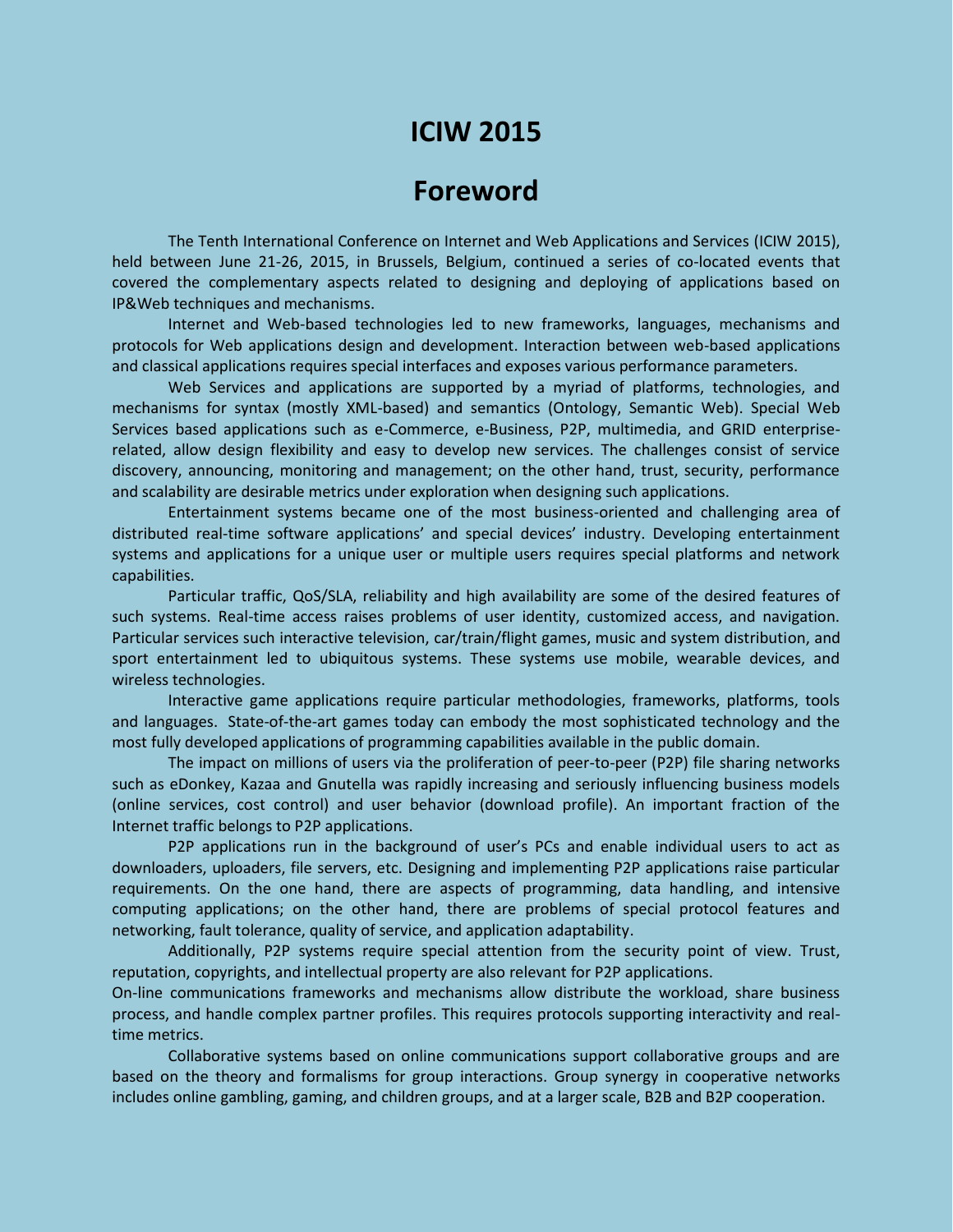Collaborative systems allow social networks to exist; within groups and between groups there are problems of privacy, identity, anonymity, trust, and confidentiality. Additionally, conflict, delegation, group selection, and communications costs in collaborative groups have to be monitored and managed. Building online social networks requires mechanism on popularity context, persuasion, as well as technologies, techniques, and platforms to support all these paradigms.

Also, the age of information and communication has revolutionized the way companies do business, especially in providing competitive and innovative services. Business processes not only integrates departments and subsidiaries of enterprises but also are extended across organizations and to interact with governments. On the other hand, wireless technologies and peer-to-peer networks enable ubiquitous access to services and information systems with scalability. This results in the removal of barriers of market expansion and new business opportunities as well as threats. In this new globalized and ubiquitous environment, it is of increasing importance to consider legal and social aspects in business activities and information systems that will provide some level of certainty. There is a broad spectrum of vertical domains where legal and social issues influence the design and development of information systems, such as web personalization and protection of users privacy in service provision, intellectual property rights protection when designing and implementing virtual works and multiplayer digital games, copyright protection in collaborative environments, automation of contracting and contract monitoring on the web, protection of privacy in location-based computing, etc.

We take here the opportunity to warmly thank all the members of the ICIW 2015 Technical Program Committee, as well as the numerous reviewers. The creation of such a broad and high quality conference program would not have been possible without their involvement. We also kindly thank all the authors who dedicated much of their time and efforts to contribute to ICIW 2015. We truly believe that, thanks to all these efforts, the final conference program consisted of top quality contributions.

Also, this event could not have been a reality without the support of many individuals, organizations, and sponsors. We are grateful to the members of the ICIW 2015 organizing committee for their help in handling the logistics and for their work to make this professional meeting a success.

We hope that ICIW 2015 was a successful international forum for the exchange of ideas and results between academia and industry and for the promotion of progress in the field of Internet and Web applications and services.

We are convinced that the participants found the event useful and communications very open. We hope that Brussels, Belgium, provided a pleasant environment during the conference and everyone saved some time to enjoy the charm of the city.

#### **ICIW 2015 Chairs:**

#### **ICIW Advisory Committee**

Mario Freire, University of Beira Interior, Portugal Steffen Fries, Siemens AG, Corporate Technology - Munich, Germany Vagan Terziyan, University of Jyvaskyla, Finland Mike Wald, University of Southampton, UK Sergio De Agostino, Sapienza University of Rome, Italy Kwoting Fang, National Yunlin University of Science & Technology, ROC Renzo Davoli, University of Bologna, Italy Gregor Blichmann, Technische Universität Dresden, Germany Vincent Balat, University Paris Diderot - Inria, France Ezendu Ariwa, University of Bedfordshire, UK